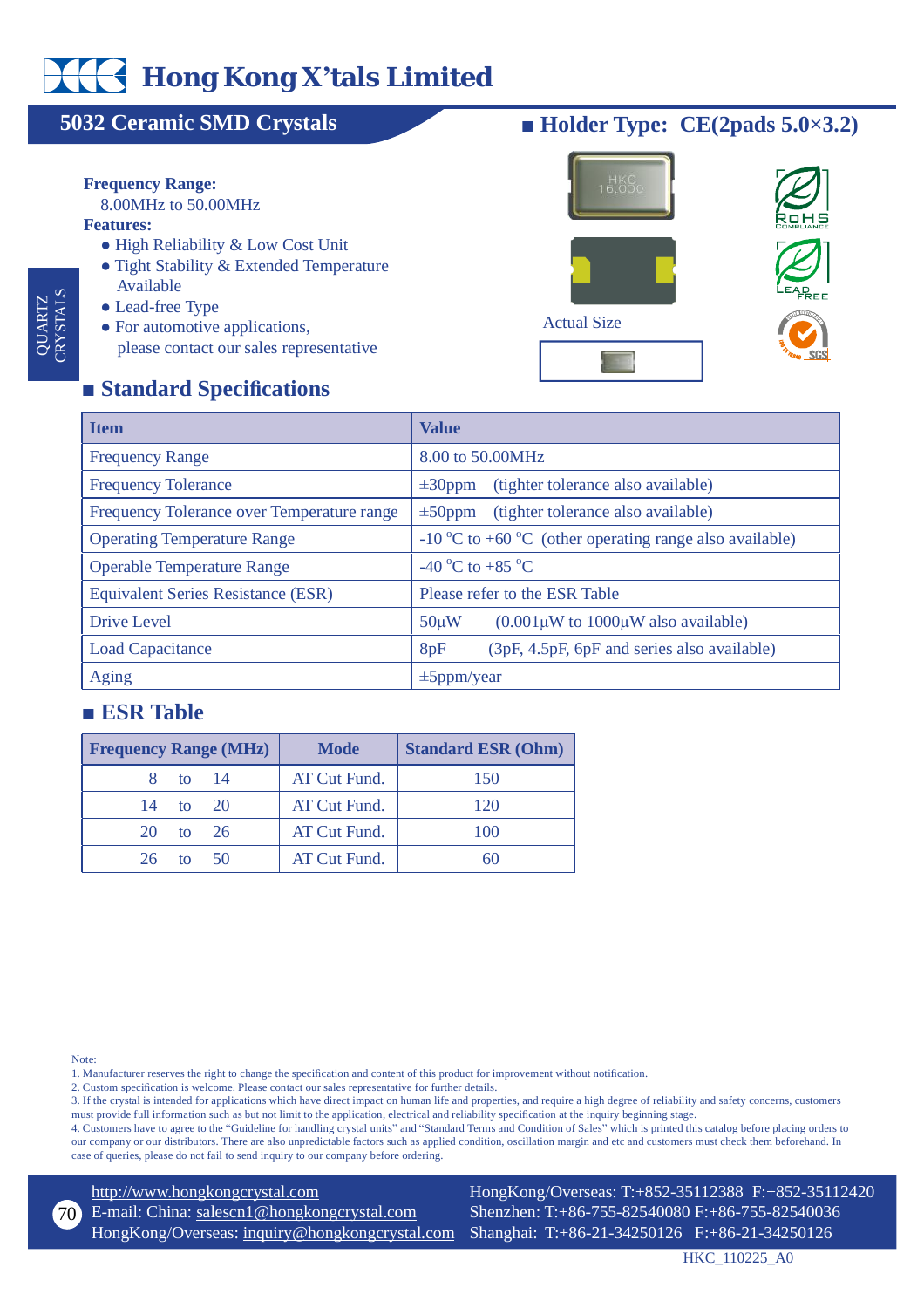

<http://www.hongkongcrystal.com> E-mail: China: [salescn1@hongkongcrystal.com](mailto:salescn1@hongkongcrystal.com) HongKong/Overseas: [inquiry@hongkongcrystal.com](mailto:inquiry@hongkongcrystal.com)

HongKong/Overseas: T:+852-35112388 F:+852-35112420 Shenzhen: T:+86-755-82540080 F:+86-755-82540036 Shanghai: T:+86-21-34250126 F:+86-21-34250126

HKC\_110225\_A0

71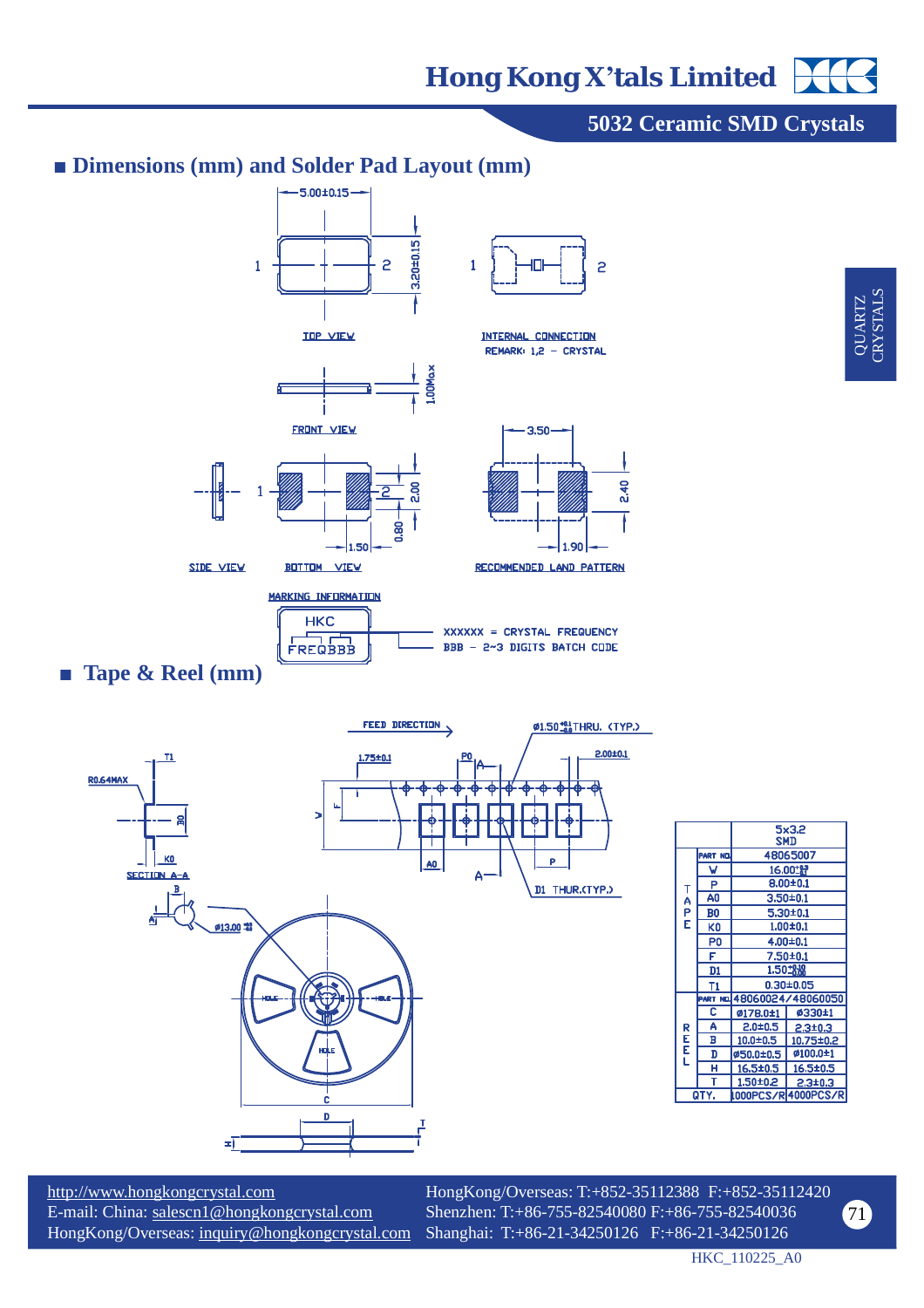# **Hong Kong X'tals Limited**

# **5032 Ceramic SMD Crystals**

#### **Frequency Range:**

8.00MHz to 50.00MHz

#### **Features:**

QUA<br>Initio RTZ CRYSTALS

- High Reliability & Low Cost Unit
- Tight Stability & Extended Temperature Available
- Lead-free Type
- For automotive applications, please contact our sales representative

# **■ Holder Type: CA(4 pads 5.0×3.2)**



## **■ Standard Specications**

| <b>Item</b>                                | <b>Value</b>                                                                              |  |
|--------------------------------------------|-------------------------------------------------------------------------------------------|--|
| <b>Frequency Range</b>                     | 8.00 to 50.00MHz                                                                          |  |
| <b>Frequency Tolerance</b>                 | (tighter tolerance also available)<br>$\pm 30$ ppm                                        |  |
| Frequency Tolerance over Temperature range | (tighter tolerance also available)<br>$\pm 50$ ppm                                        |  |
| <b>Operating Temperature Range</b>         | $-10\,^{\circ}\text{C}$ to $+60\,^{\circ}\text{C}$ (other operating range also available) |  |
| <b>Operable Temperature Range</b>          | -40 °C to +85 °C                                                                          |  |
| <b>Equivalent Series Resistance (ESR)</b>  | Please refer to the ESR Table                                                             |  |
| Drive Level                                | $(0.001\,\mu\text{W}$ to $1000\,\mu\text{W}$ also available)<br>$50 \mu W$                |  |
| <b>Load Capacitance</b>                    | 8pF<br>(3pF, 4.5pF, 6pF and series also available)                                        |  |
| <b>Aging</b>                               | $\pm 5$ ppm/year                                                                          |  |

### **■ ESR Table**

| <b>Frequency Range (MHz)</b> | <b>Mode</b>  | <b>Standard ESR (Ohm)</b> |
|------------------------------|--------------|---------------------------|
| 8 to 14                      | AT Cut Fund. | 150                       |
| 14 to 20                     | AT Cut Fund. | 120                       |
| 20 to 26                     | AT Cut Fund. | 100                       |
| 26<br>to $50$                | AT Cut Fund. | 60                        |

Note:

1. Manufacturer reserves the right to change the specification and content of this product for improvement without notification.

2. Custom specification is welcome. Please contact our sales representative for further details.

3. If the crystal is intended for applications which have direct impact on human life and properties, and require a high degree of reliability and safety concerns, customers must provide full information such as but not limit to the application, electrical and reliability specification at the inquiry beginning stage.

4. Customers have to agree to the "Guideline for handling crystal units" and "Standard Terms and Condition of Sales" which is printed this catalog before placing orders to our company or our distributors. There are also unpredictable factors such as applied condition, oscillation margin and etc and customers must check them beforehand. In case of queries, please do not fail to send inquiry to our company before ordering.

<http://www.hongkongcrystal.com>

E-mail: China: [salescn1@hongkongcrystal.com](mailto:salescn1@hongkongcrystal.com) HongKong/Overseas: [inquiry@hongkongcrystal.com](mailto:inquiry@hongkongcrystal.com) 72

HongKong/Overseas: T:+852-35112388 F:+852-35112420 Shenzhen: T:+86-755-82540080 F:+86-755-82540036 Shanghai: T:+86-21-34250126 F:+86-21-34250126

HKC\_110225\_A0